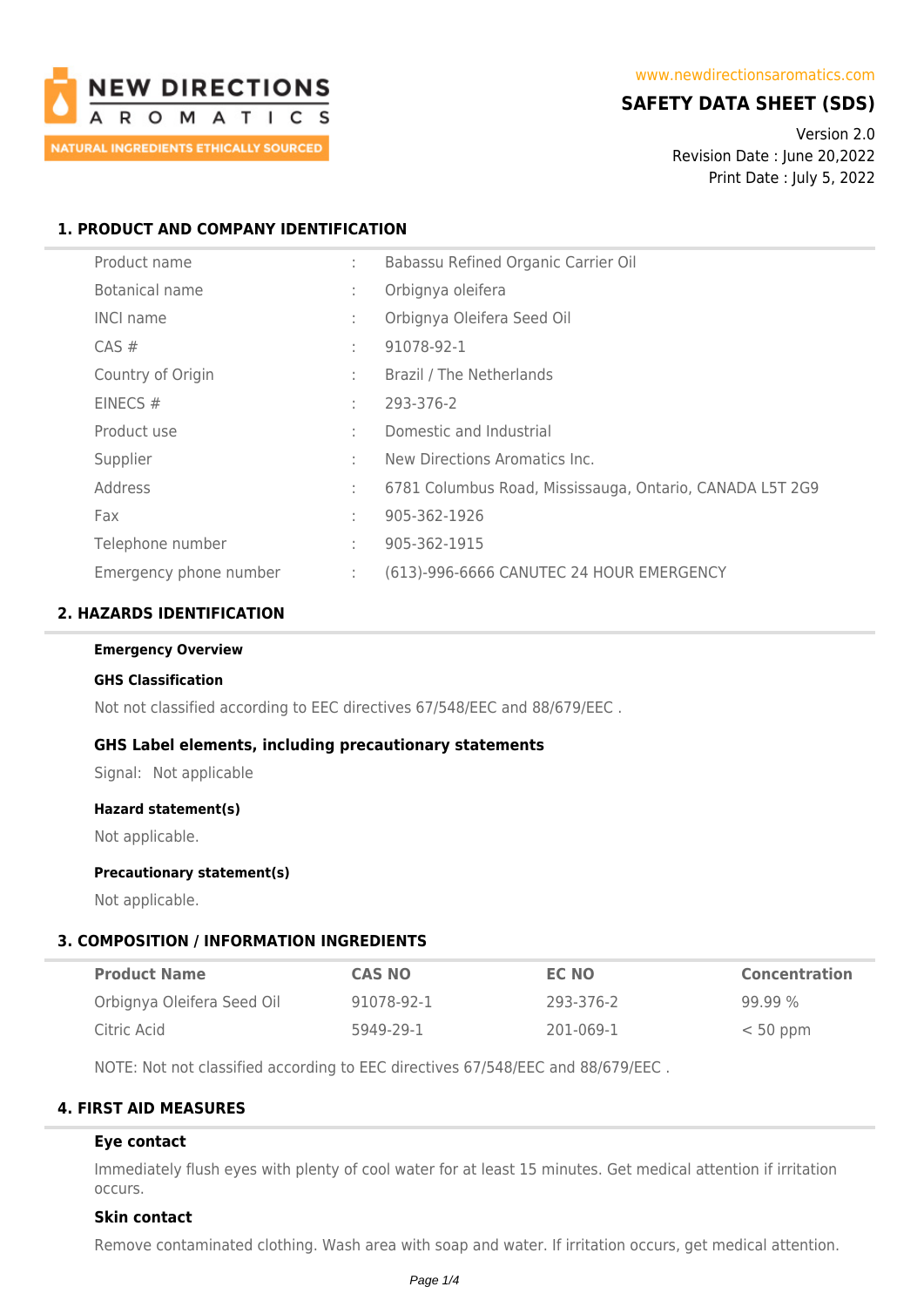### **Inhalation**

If inhaled, removed to fresh air. Get medical attention if symptoms appear.

### **Ingestion**

Seek medical attention or contact local poison control center.

### **5. FIRE FIGHTING MEASURES**

### **Suitable extinguishing media**

Foam. Dry Powder. Carbon dioxide.

### **Unsuitable extinguishing media**

Water spray, water jet.

### **Special protective equipment and precautions for fire-fighters**

Wear proper protective equipment. Exercise caution when fighting any chemical fire. Use water spray or fog for cooling exposed containers.

### **Special hazards arising from the substance or its combustible products**

Hazardous decomposition products may be formed at extreme heat or if burned.

### **Resulting gases**

Carbon oxides.

### **6. ACCIDENTAL RELEASE MEASURES**

### **Personal precautions, protective equipment and emergency procedures.**

Equip clean crew with proper protection. Respiratory protection equipment may be necessary.

#### **Environmental precautions**

Prevent entry to sewers and public waters. Notify authorities if product enters sewers or public waters.

### **Methods and materials for containment and cleaning up**

Clean up any spills as soon as possible, using an absorbent material to collect it. Use suitable disposal containers.

## **7. HANDLING AND STORAGE**

### **Precautions for safe handling**

No direct lighting. No smoking. Ensure prompt removal from eyes, skin and clothing. Wash hands and other exposed areas with mild soap and water before eating, drinking or smoking and when leaving work. Handle in accordance with good industrial hygiene and safety procedures.

### **Conditions for safe storage, including any incompatibilities**

Provide local exhaust or general room ventilation to minimize dust and/or vapour concentrations. Keep container closed when not in use.

### **8. EXPOSURE CONTROLS AND PERSONAL PROTECTION**

#### **Eyes**

Use tightly sealed goggles.

### **Skin**

If skin contact or contamination of clothing is likely, protective clothing should be worn. Use protective gloves.

### **9. PHYSICAL AND CHEMICAL PROPERTIES**

| Appearance | White to pale yellow soft fat. |
|------------|--------------------------------|
| Odor       | Very mild to no odor.          |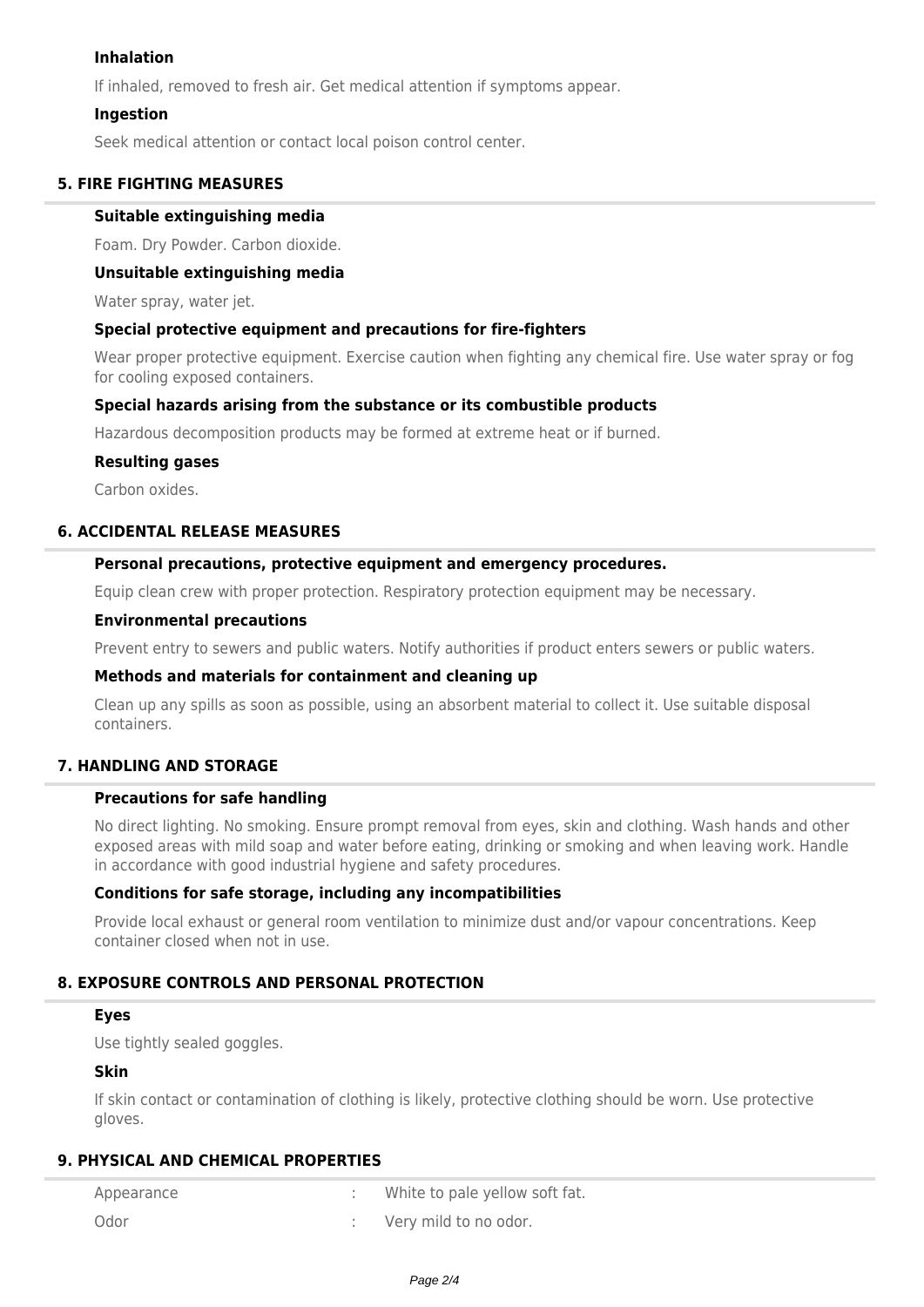| Flash point      | $\approx$ >300 °C.               |
|------------------|----------------------------------|
| Solubility (ies) | $\therefore$ Insoluble in water. |
| Refractive index | $1.445 - 1.455$                  |

### **10. STABILITY AND REACTIVITY**

### **Reactivity**

This material presents no significant reactivity hazard.

### **Chemical stability**

Chemically stable.

### **Possibility of hazardous reactions**

Hazardous polymerization will not occur.

### **Conditions to avoid**

Avoid sparks, flame and other heat sources.

### **Incompatible materials**

Strong oxidizing agents.

### **Hazardous decomposition products**

Carbon Oxides.

# **11. TOXICOLOGICAL INFORMATION**

## **Inhalation**

Not a direct hazard.

#### **Skin contact**

Non irritating to skin.

### **Eye contact**

Possible irritation should be prevented by wearing safety glasses.

### **12. ECOLOGICAL INFORMATION**

### **Ecotoxicity**

Avoid any pollution of ground, surface or underground water.

### **Persistence and degradability**

Not available.

# **Bio - accumulative potential**

Not available.

#### **Mobility in soil**

Not available.

### **Other adverse effects**

Not available.

## **13. DISPOSAL CONSIDERATION**

Dispose of product in accordance with local, state or provincial and federal regulations. Check with local municipal authority to ensure compliance.

### **14. TRANSPORT INFORMATION**

### **US DOT Shipping Description (Land)**

Not regulated.